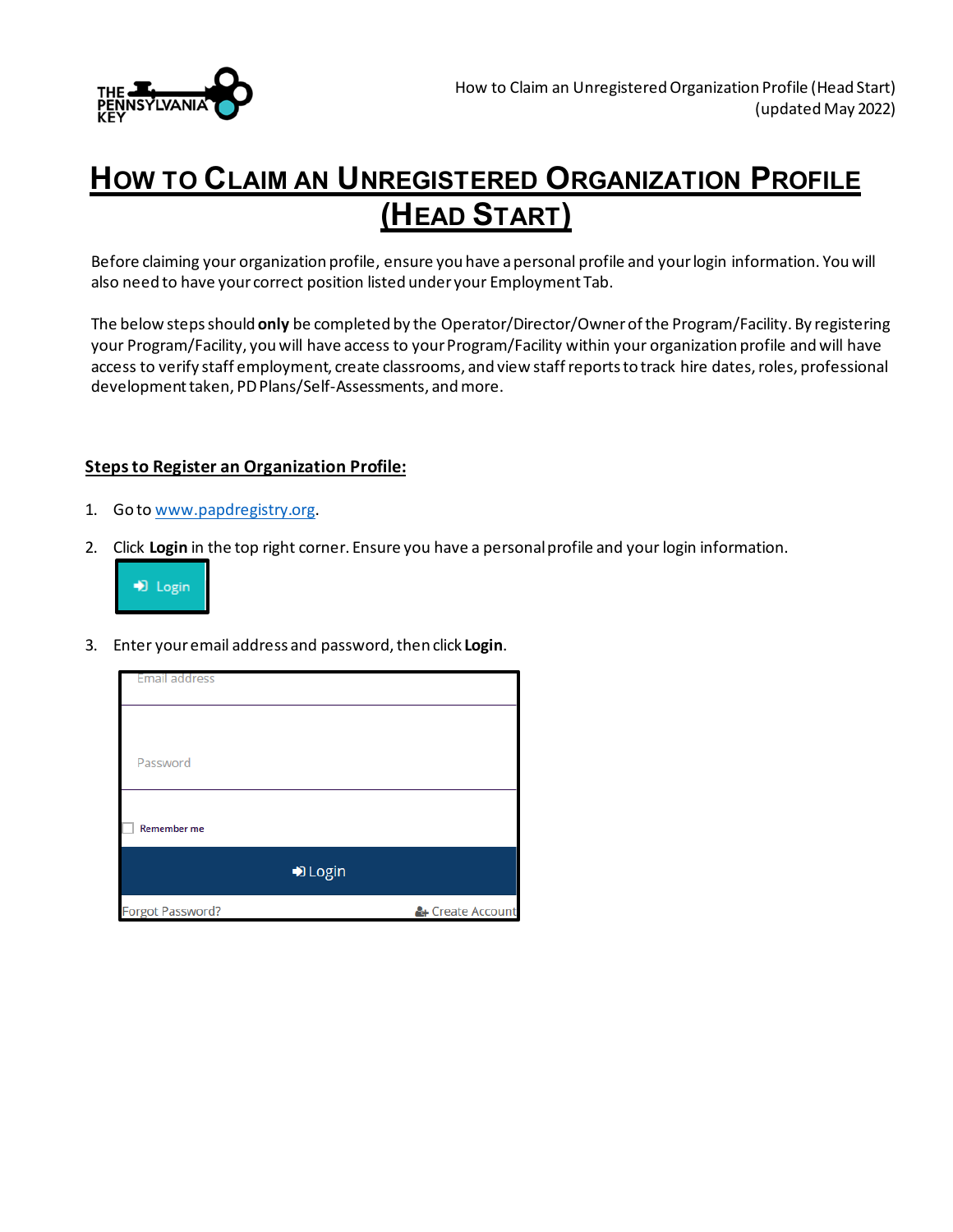

4. On your personal profile page, once you log in, click **Add Organization Profile**.

|                      |                             |                                                |                                                                                                                                                                                                                                                                                                          |       | How long does it take to process a Career Pathway application?<br>We are currently processing materials received Wednesday, January 20, 2021 |            |                    |                    |                      |                |                                                                   |  |
|----------------------|-----------------------------|------------------------------------------------|----------------------------------------------------------------------------------------------------------------------------------------------------------------------------------------------------------------------------------------------------------------------------------------------------------|-------|----------------------------------------------------------------------------------------------------------------------------------------------|------------|--------------------|--------------------|----------------------|----------------|-------------------------------------------------------------------|--|
|                      |                             |                                                |                                                                                                                                                                                                                                                                                                          |       | NOTE: Early Intervention Specialist accounts will be processed within 14 days of receipt                                                     |            |                    |                    |                      |                |                                                                   |  |
|                      |                             |                                                |                                                                                                                                                                                                                                                                                                          |       |                                                                                                                                              |            |                    |                    |                      |                |                                                                   |  |
| Summary              | Personal                    | Education                                      | Employment                                                                                                                                                                                                                                                                                               | My PD | Professional                                                                                                                                 | Instructor | PD Self-Assessment |                    | Financial Assistance |                | <b>Reports</b>                                                    |  |
|                      |                             |                                                |                                                                                                                                                                                                                                                                                                          |       |                                                                                                                                              |            |                    |                    |                      |                |                                                                   |  |
| Welcome.             |                             |                                                |                                                                                                                                                                                                                                                                                                          |       |                                                                                                                                              |            |                    |                    |                      |                |                                                                   |  |
|                      |                             |                                                | Welcome to the Professional Development Registry!                                                                                                                                                                                                                                                        |       |                                                                                                                                              |            |                    |                    |                      |                |                                                                   |  |
|                      |                             |                                                | If you are an Early Childhood Educator working directly with children, please check the Complete My Profile (Career<br>Pathway) option and complete all sections for your application to be reviewed by a Data Verification Associate. If needing<br>to renew, check the Renew my Career Pathway option. |       |                                                                                                                                              |            |                    |                    |                      |                |                                                                   |  |
|                      |                             |                                                | If you want to become a PQAS Instructor or apply for the PA Director Credential, please check the appropriate option.<br>You may apply for one or more options at the same time.                                                                                                                         |       |                                                                                                                                              |            |                    |                    |                      |                |                                                                   |  |
|                      |                             |                                                | If you are an Early Intervention Specialist, please check the Create Early Invention Specialist Account option and<br>complete all sections for your account to be reviewed.                                                                                                                             |       |                                                                                                                                              |            |                    |                    |                      |                |                                                                   |  |
| required.            |                             |                                                | Please note, an applicant with missing information will be notified by email and allowed 90 days from date of submission<br>to complete their application. Incomplete applications will be cancelled after 90 days and a new application will be                                                         |       |                                                                                                                                              |            |                    |                    |                      | Change Email   |                                                                   |  |
|                      | Your profile is current.    |                                                |                                                                                                                                                                                                                                                                                                          |       |                                                                                                                                              |            |                    |                    |                      | Profile        | Organization                                                      |  |
|                      | Renew my Career Pathway     |                                                |                                                                                                                                                                                                                                                                                                          |       |                                                                                                                                              |            | $\bullet$          |                    | \$0.00               |                | Management                                                        |  |
|                      |                             | (Renewal is available beginning on 11/30/2021) |                                                                                                                                                                                                                                                                                                          |       |                                                                                                                                              |            |                    |                    |                      | This is for    | Directors or                                                      |  |
|                      |                             | Apply for the PA Director Credential (DC)      |                                                                                                                                                                                                                                                                                                          |       |                                                                                                                                              |            | $\bullet$          |                    | \$25.00              |                | Administrators,<br>who are the<br>primary contact                 |  |
|                      | Renew my PQAS Approval      |                                                |                                                                                                                                                                                                                                                                                                          |       |                                                                                                                                              |            | $\bullet$          |                    | so oo                | for your       | facility/organization.                                            |  |
|                      |                             | (Renewal is available beginning on 5/1/2024)   |                                                                                                                                                                                                                                                                                                          |       |                                                                                                                                              |            |                    |                    |                      | $\times$ ECE   |                                                                   |  |
|                      |                             |                                                | Create Early Intervention Specialist Account (El Specialist only)                                                                                                                                                                                                                                        |       |                                                                                                                                              |            | $\bullet$          |                    | \$0.00               |                | Directors/Administrators:<br>Before setting up<br>an Organization |  |
|                      |                             |                                                |                                                                                                                                                                                                                                                                                                          |       |                                                                                                                                              |            | <b>Total Fee:</b>  |                    | \$0.00               | email          | Profile, please                                                   |  |
|                      |                             |                                                |                                                                                                                                                                                                                                                                                                          |       |                                                                                                                                              |            |                    |                    |                      |                | registry@pakeys.org<br>to determine if                            |  |
|                      |                             |                                                |                                                                                                                                                                                                                                                                                                          |       |                                                                                                                                              |            |                    | <b>Apply/Renew</b> |                      | vour           | Organization is                                                   |  |
|                      |                             |                                                |                                                                                                                                                                                                                                                                                                          |       |                                                                                                                                              |            |                    |                    |                      |                | registered in our                                                 |  |
|                      |                             |                                                |                                                                                                                                                                                                                                                                                                          |       |                                                                                                                                              |            |                    |                    |                      | system.        |                                                                   |  |
|                      | <b>Financial Assistance</b> |                                                |                                                                                                                                                                                                                                                                                                          |       |                                                                                                                                              |            |                    |                    |                      | $\times$ Early |                                                                   |  |
|                      | of Human Services (DHS).    |                                                | The Rising STARS Tuition Assistance Program pays 95% of tuition costs for eligible college coursework taken by early learning<br>professionals working in a child care facility that holds a current (in good standing) Child Care License under the Department                                          |       |                                                                                                                                              |            |                    |                    |                      |                | Intervention<br>users - If you do<br>not know your                |  |
|                      |                             |                                                | The CDA Assessment Fee Voucher Program supplies payment for the CDA Assessment Fee that is required to complete the                                                                                                                                                                                      |       |                                                                                                                                              |            |                    |                    |                      | ra-            | MPI, please email                                                 |  |
|                      | CDA Assessment process.     |                                                |                                                                                                                                                                                                                                                                                                          |       |                                                                                                                                              |            |                    |                    |                      |                | ordintervention@pa.gov<br>to obtain it.                           |  |
|                      |                             |                                                | Once you have submitted your Completed Profile (Career Pathway), you may be eligible to apply for financial assistance.<br>You'll see a Financial Assistance tab in your profile, where you can begin an application for financial assistance.                                                           |       |                                                                                                                                              |            |                    |                    |                      |                | Otherwise,<br>proceed with                                        |  |
|                      |                             |                                                |                                                                                                                                                                                                                                                                                                          |       |                                                                                                                                              |            |                    |                    |                      |                | setting up your<br>organization                                   |  |
| Notes <sub>101</sub> |                             |                                                |                                                                                                                                                                                                                                                                                                          |       |                                                                                                                                              |            |                    |                    |                      |                | profile by clicking                                               |  |
| Filter by            | <b>Filter by Activity</b>   |                                                | $\check{ }$                                                                                                                                                                                                                                                                                              |       |                                                                                                                                              |            |                    |                    |                      |                | Add Organization Profile                                          |  |

5. To claim, or register an organization profile, click **Create Profile**.

| <b>Q</b> Organization Profile Lookup                                                                                                                                             |  |
|----------------------------------------------------------------------------------------------------------------------------------------------------------------------------------|--|
| Please enter the Organization ID to request access to the organization profile. This is not the MPI<br>number.                                                                   |  |
| Organization ID<br>Enter the Organization ID Number                                                                                                                              |  |
| Required                                                                                                                                                                         |  |
| Find Profile                                                                                                                                                                     |  |
| Need to Setup your Organization<br>Profile?<br>If your organization is unregistered in our<br>system, please click "Create Profile" to begin<br>your organization profile setup. |  |
| <b>Create Profile</b>                                                                                                                                                            |  |
| Don't Know the Organization ID?                                                                                                                                                  |  |
| The Organization ID will ensure we locate the correct organization profile. If you are not sure of the ID, please<br>contact support for assistance.<br><b>Contact Support</b>   |  |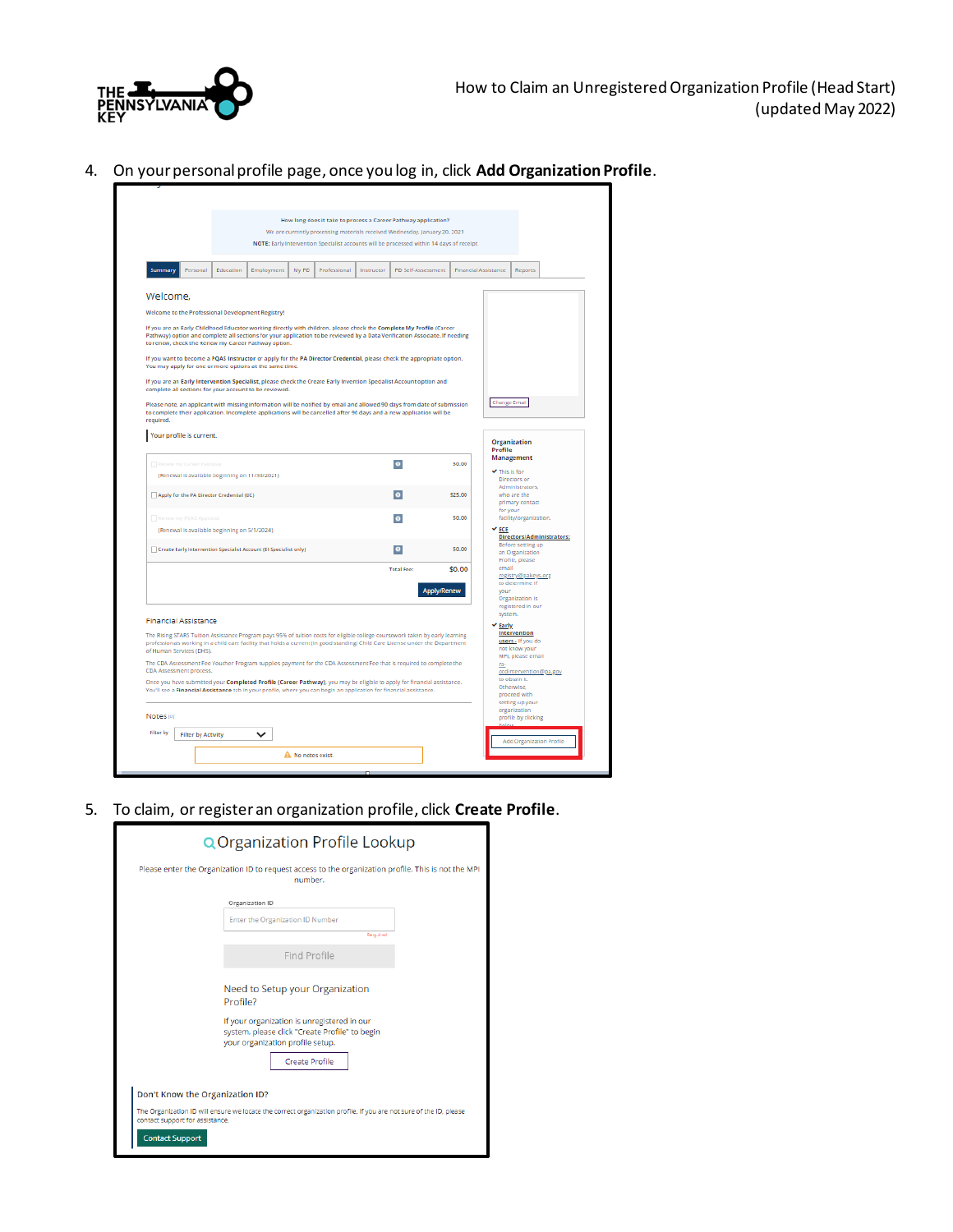

6. Enter **Contact Information**AND check **'Yes, this organization provides direct care and/or education to children'**. Click **Next**.

| <b>Contact Info</b> | <b>ID Numbers</b>                                                                                                                                                                                                                                                                                                       | <b>Organization Type</b>                                                                                                                                                                                                                                                                                                                                  | Address |
|---------------------|-------------------------------------------------------------------------------------------------------------------------------------------------------------------------------------------------------------------------------------------------------------------------------------------------------------------------|-----------------------------------------------------------------------------------------------------------------------------------------------------------------------------------------------------------------------------------------------------------------------------------------------------------------------------------------------------------|---------|
|                     | <b>Organization Registration</b>                                                                                                                                                                                                                                                                                        |                                                                                                                                                                                                                                                                                                                                                           |         |
|                     | Us form if you have any questions or concerns about the organization registration process.                                                                                                                                                                                                                              | Please fill out the form below to register your organization. Fields marked with * are required. Use the Contact                                                                                                                                                                                                                                          |         |
|                     | Contact Information                                                                                                                                                                                                                                                                                                     |                                                                                                                                                                                                                                                                                                                                                           |         |
|                     | to this organizational account. Please choose your contact person with that in mind.                                                                                                                                                                                                                                    | The person you select as your contact person is the person who will be contacted regarding all matters related                                                                                                                                                                                                                                            |         |
|                     | First Name*                                                                                                                                                                                                                                                                                                             | Last Name*                                                                                                                                                                                                                                                                                                                                                |         |
| <b>PD</b>           |                                                                                                                                                                                                                                                                                                                         | Registry                                                                                                                                                                                                                                                                                                                                                  |         |
|                     | Email Address*                                                                                                                                                                                                                                                                                                          |                                                                                                                                                                                                                                                                                                                                                           |         |
|                     | registry@pakeys.org                                                                                                                                                                                                                                                                                                     |                                                                                                                                                                                                                                                                                                                                                           |         |
| Phone<br>555        | 555<br>5555                                                                                                                                                                                                                                                                                                             | Ext.                                                                                                                                                                                                                                                                                                                                                      |         |
|                     | Does this organization provide care and/or education to children?                                                                                                                                                                                                                                                       |                                                                                                                                                                                                                                                                                                                                                           |         |
|                     | Some organizations work directly with children while others work with the adults who educate and care for<br>children, and still others work in the community more broadly. Your organization may do more than one of<br>of the supports your organization regularly provides is direct care and education to children. | This website is designed to serve a wide variety of organizations in the early learning and school-age care field.<br>these. In this question, we want to identify whether your organization provides care and/or education directly to<br>children. Your organization may also provide other supports and services, but please indicate here whether one |         |
|                     | ● Yes, this organization provides direct care and/or education to children                                                                                                                                                                                                                                              |                                                                                                                                                                                                                                                                                                                                                           |         |
|                     | No, this organization does not provide direct care and/or education to children                                                                                                                                                                                                                                         |                                                                                                                                                                                                                                                                                                                                                           |         |
|                     |                                                                                                                                                                                                                                                                                                                         |                                                                                                                                                                                                                                                                                                                                                           |         |
|                     |                                                                                                                                                                                                                                                                                                                         |                                                                                                                                                                                                                                                                                                                                                           | Next:   |

7. Select **Yes** and enter your **MPI Number***(located on license).*

| <b>Contact Info</b> | <b>ID Numbers</b>                                                                      | <b>Organization Type</b>                                                                                                                                                                                                           | Address |
|---------------------|----------------------------------------------------------------------------------------|------------------------------------------------------------------------------------------------------------------------------------------------------------------------------------------------------------------------------------|---------|
|                     | Organization Identification                                                            |                                                                                                                                                                                                                                    |         |
|                     | some identifying information for this organization. Answer Yes or No to all questions. | You indicated that this organization provides early learning and/or school age care to children. Let's gather                                                                                                                      |         |
|                     | Are you licensed by the Pennsylvania Department of Human Services?                     |                                                                                                                                                                                                                                    |         |
|                     | license number below.                                                                  | If your program or business is licensed by the Pennsylvania Department of Human Services, provide your                                                                                                                             |         |
| O Yes               |                                                                                        |                                                                                                                                                                                                                                    |         |
|                     | Enter your license number here: (required)                                             |                                                                                                                                                                                                                                    |         |
|                     | 101097258-0001<br>License number must be in this format: 0000000000-0000               |                                                                                                                                                                                                                                    |         |
|                     |                                                                                        |                                                                                                                                                                                                                                    |         |
| $\bigcirc$ No       |                                                                                        |                                                                                                                                                                                                                                    |         |
|                     | Is this site a Head Start/Early Head Start Administrative Site or Direct Care Site?    |                                                                                                                                                                                                                                    |         |
|                     | obtained by contacting your ELRC.                                                      | It is possible that a site can be both an administrative site and a direct care site. You will need to create two<br>separate organization profiles to reflect both sites. Direct Care sites will have an MPI number, which can be |         |
|                     | Yes. Please specify your site location.                                                |                                                                                                                                                                                                                                    |         |
|                     | Head Start/Early Head Start Recipient (Direct<br>Care Site Only)                       |                                                                                                                                                                                                                                    |         |
|                     | Head Start/Early Head Start Recipient<br>(Administrative Site Only)                    |                                                                                                                                                                                                                                    |         |
|                     | Select your Head Start recipient (required)                                            |                                                                                                                                                                                                                                    |         |
|                     | -- Make a Selection --                                                                 |                                                                                                                                                                                                                                    |         |
| $\bigcirc$ No       |                                                                                        |                                                                                                                                                                                                                                    |         |
|                     | Are you a child care program in partnership with Head Start?                           |                                                                                                                                                                                                                                    |         |
| ◯ Yes               |                                                                                        |                                                                                                                                                                                                                                    |         |
|                     | Select your Head Start grantee (required)                                              |                                                                                                                                                                                                                                    |         |
|                     | -- Make a Selection --                                                                 |                                                                                                                                                                                                                                    |         |
| $\bigcap$ No        |                                                                                        |                                                                                                                                                                                                                                    |         |
|                     | Are you a school district?                                                             |                                                                                                                                                                                                                                    |         |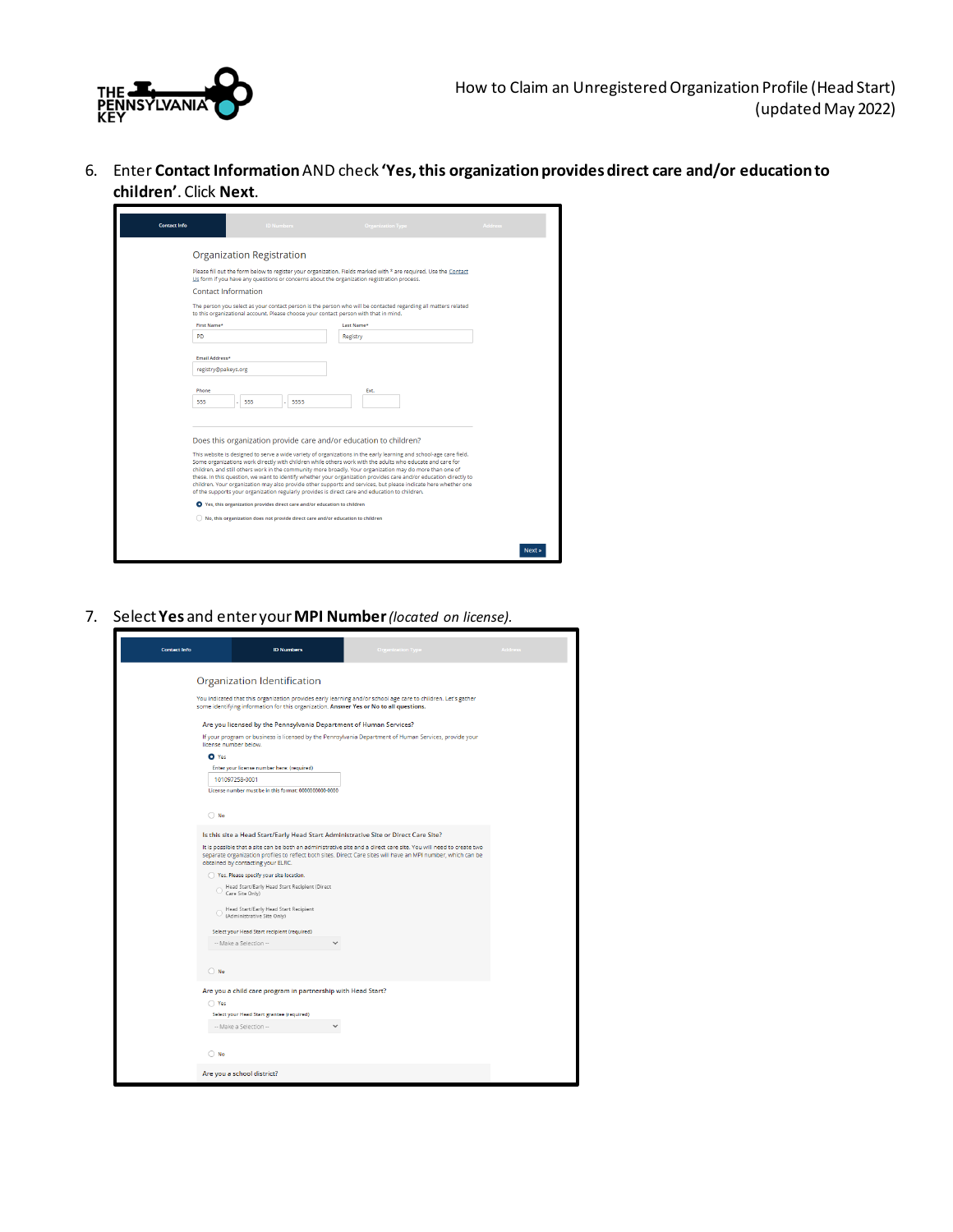

- 8. Complete Head Start information:
	- Choosing either Head Start/Early Head Start Recipient (Director Care Site Only) or Head Start/Early Head Start Recipient (Administrative Site Only)
	- Or if the program is in partnership with Head Start.

Whether the program is a Direct Care Site Only or Administrative Site Only. Be sure to complete all other required fields.

| Is this site a Head Start/Early Head Start Administrative Site or Direct Care Site?                                                                                                                                                                                     |
|-------------------------------------------------------------------------------------------------------------------------------------------------------------------------------------------------------------------------------------------------------------------------|
| It is possible that a site can be both an administrative site and a direct care site. You will need to create two<br>separate organization profiles to reflect both sites. Direct Care sites will have an MPI number, which can be<br>obtained by contacting your ELRC. |
| Yes. Please specify your site location.                                                                                                                                                                                                                                 |
| Head Start/Early Head Start Recipient (Direct<br>Care Site Only)                                                                                                                                                                                                        |
| <b>Head Start/Early Head Start Recipient</b><br>(Administrative Site Only)                                                                                                                                                                                              |
| Select an option below.<br>Select your Head Start recipient (required)                                                                                                                                                                                                  |
| Berks County Intermediate Unit - 03CH010. V                                                                                                                                                                                                                             |
| No                                                                                                                                                                                                                                                                      |
| Are you a child care program in partnership with Head Start?                                                                                                                                                                                                            |
| Yes                                                                                                                                                                                                                                                                     |
| Select your Head Start grantee (required)                                                                                                                                                                                                                               |
| -- Make a Selection --                                                                                                                                                                                                                                                  |
|                                                                                                                                                                                                                                                                         |
| О<br>No                                                                                                                                                                                                                                                                 |
|                                                                                                                                                                                                                                                                         |

9. Confirm this is the correct location. (Program information will appear in box) Click **Next**.

| found are correct. | We found the following program data using the identification numbers you provided. Confirm the programs |        |
|--------------------|---------------------------------------------------------------------------------------------------------|--------|
|                    |                                                                                                         |        |
|                    |                                                                                                         |        |
|                    |                                                                                                         |        |
|                    |                                                                                                         | Next » |

10. Add any Program Accreditations such as NAFCC that your Facility/Program may have. Click **Next**.

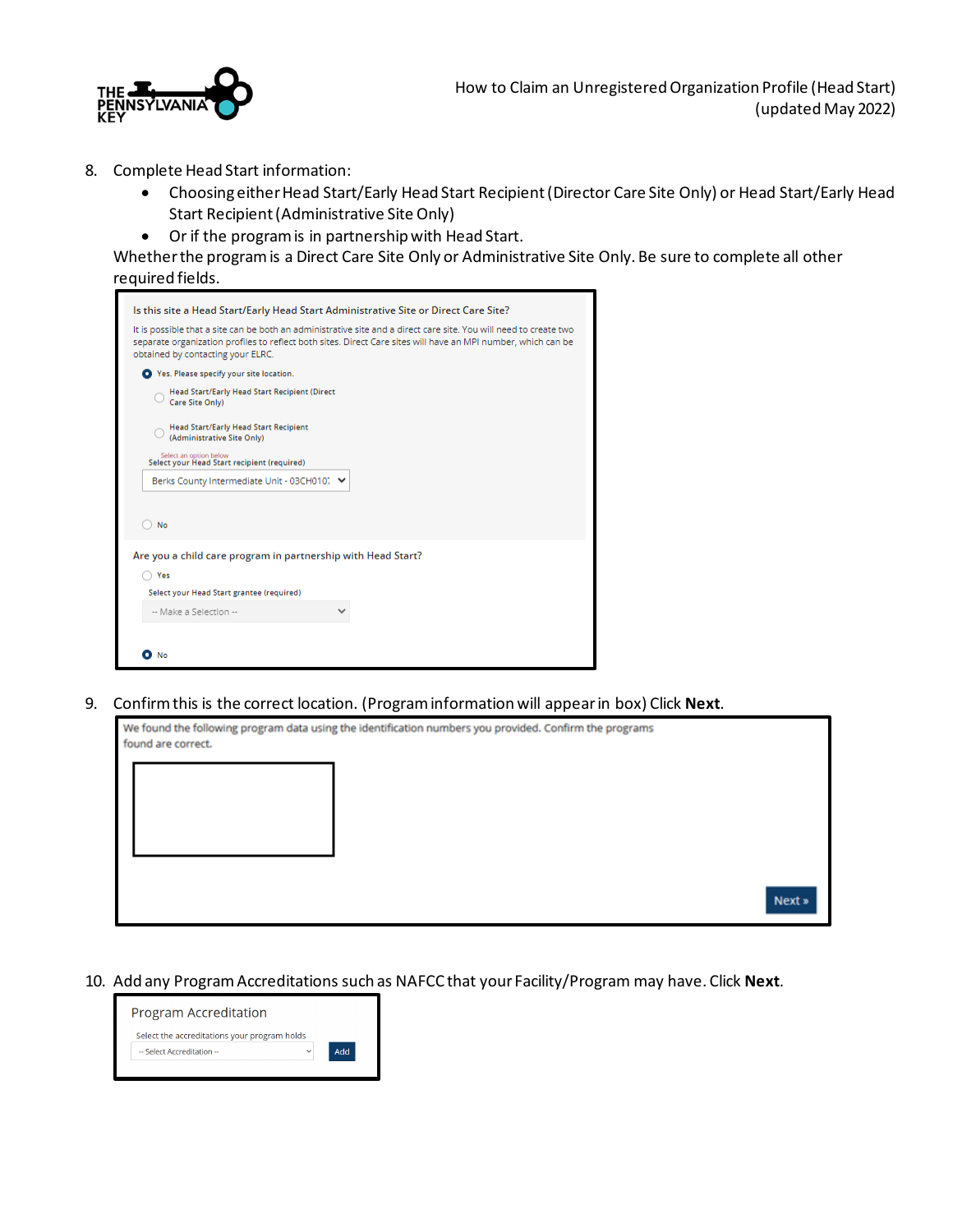

11. Complete the Enrollment Information. Click **Next**.

|            | <b>Program Capacity</b>                                                                                                                                                                                                                                                                                                                                                                                                                                                                                                    |                                          |          |        |
|------------|----------------------------------------------------------------------------------------------------------------------------------------------------------------------------------------------------------------------------------------------------------------------------------------------------------------------------------------------------------------------------------------------------------------------------------------------------------------------------------------------------------------------------|------------------------------------------|----------|--------|
|            | Enter the number of children by age group for which you provide care. In addition enter the number of high<br>needs children in each age group. A child should be counted as "high needs" if meets one or more of the<br>following criteria: children from low-income families (at or below 200% poverty rate) or otherwise in need of<br>special assistance and support: Including children with disabilities or developmental delays, who are English<br>Language Learners, who are migrant, homeless or in foster care. |                                          |          |        |
|            | Number of Classrooms / Groups                                                                                                                                                                                                                                                                                                                                                                                                                                                                                              |                                          |          |        |
|            | <b>Total Number of Children Enrolled</b>                                                                                                                                                                                                                                                                                                                                                                                                                                                                                   | Ō                                        |          |        |
|            | Infants                                                                                                                                                                                                                                                                                                                                                                                                                                                                                                                    | <b>High Needs</b><br>$\ddot{\mathbf{0}}$ | ٥        |        |
|            | <b>Toddlers</b>                                                                                                                                                                                                                                                                                                                                                                                                                                                                                                            | <b>High Needs</b><br>$\bullet$           | ٥        |        |
|            | Preschool                                                                                                                                                                                                                                                                                                                                                                                                                                                                                                                  | <b>High Needs</b><br>$\bullet$           | o        |        |
|            | Pre-Kindergarten                                                                                                                                                                                                                                                                                                                                                                                                                                                                                                           | <b>High Needs</b><br>$\circ$             | $\Omega$ |        |
|            | Kindergarten                                                                                                                                                                                                                                                                                                                                                                                                                                                                                                               | <b>High Needs</b><br>$\bullet$           | ٥        |        |
|            | School-Age                                                                                                                                                                                                                                                                                                                                                                                                                                                                                                                 | <b>High Needs</b><br>$\circ$             | $\circ$  |        |
|            |                                                                                                                                                                                                                                                                                                                                                                                                                                                                                                                            |                                          |          |        |
|            | When is your program open and serving children? (Please choose the one answer that best fits.)<br>-- Select Timeframe --                                                                                                                                                                                                                                                                                                                                                                                                   |                                          | v        |        |
|            | If your program closes (is not serving children) for two or more consecutive weeks at any time during the year, please<br>describe below when your program is closed. Please be as specific as possible.                                                                                                                                                                                                                                                                                                                   |                                          |          |        |
|            | This program is closed during the following timeframe each year:                                                                                                                                                                                                                                                                                                                                                                                                                                                           |                                          |          |        |
|            |                                                                                                                                                                                                                                                                                                                                                                                                                                                                                                                            |                                          |          |        |
| « Previous |                                                                                                                                                                                                                                                                                                                                                                                                                                                                                                                            |                                          |          | Next » |

12. Complete the Facility/Program Address Information. Click **Submit**.

| <b>Organization Address</b><br>Organization Name*                                                                                             |                                 |                                    |  |
|-----------------------------------------------------------------------------------------------------------------------------------------------|---------------------------------|------------------------------------|--|
| <b>Physical Address</b>                                                                                                                       |                                 |                                    |  |
| Address Line 1*                                                                                                                               |                                 | Line 2                             |  |
| Giyt<br>$\mathbb{Z}[\mathbf{p}^{\bullet}]$                                                                                                    |                                 | State*                             |  |
|                                                                                                                                               |                                 | v<br>PA                            |  |
| County*                                                                                                                                       | Country<br><b>United States</b> | ◡                                  |  |
|                                                                                                                                               |                                 |                                    |  |
| <b>Mailing Address</b><br>Address Line 1*                                                                                                     |                                 | Same as physical address<br>Line 2 |  |
|                                                                                                                                               |                                 |                                    |  |
| zip*:<br>City*                                                                                                                                |                                 | State*<br>PA                       |  |
| County*                                                                                                                                       | <b>Country</b>                  |                                    |  |
|                                                                                                                                               | United States                   | ╰                                  |  |
| Phone <sup>4</sup>                                                                                                                            |                                 |                                    |  |
|                                                                                                                                               |                                 |                                    |  |
| Fex                                                                                                                                           |                                 |                                    |  |
| <b>Primary Website</b>                                                                                                                        |                                 |                                    |  |
| Organization's primary website<br>Additional Info                                                                                             |                                 |                                    |  |
|                                                                                                                                               |                                 |                                    |  |
|                                                                                                                                               |                                 |                                    |  |
| Enter any additional information about your organization that you mould like to appear on this web site.                                      |                                 |                                    |  |
| <b>Communication Preferences</b>                                                                                                              |                                 |                                    |  |
| The PA Keys sends periodic communications.<br>O Unsubscribe                                                                                   |                                 |                                    |  |
| You will not receive informational emails from PA Keys, but you will continue to receive emails regarding your account.<br><b>O</b> Subscribe |                                 |                                    |  |